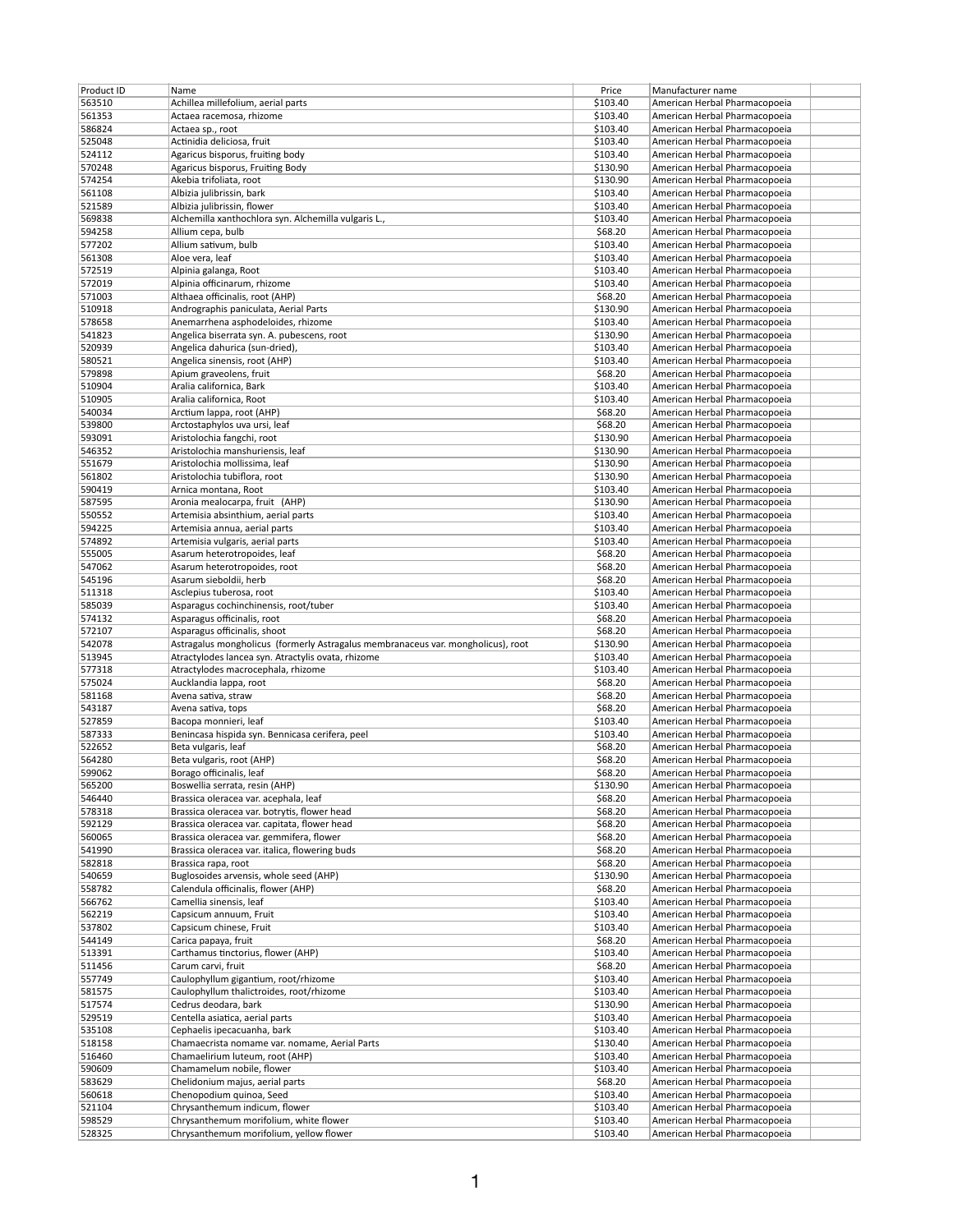| 514292           | Cinchona spp., bark                                           | \$68.20              | American Herbal Pharmacopoeia                                  |  |
|------------------|---------------------------------------------------------------|----------------------|----------------------------------------------------------------|--|
| 575969           | Cinnamomum verum, bark                                        | \$130.90             | American Herbal Pharmacopoeia                                  |  |
| 591831           | Cistanche deserticola, C. tubulosa prepared, stem             | \$103.40             | American Herbal Pharmacopoeia                                  |  |
| 537058           | Citrullus lanatus, fruit                                      | \$103.40             | American Herbal Pharmacopoeia                                  |  |
| 531831           | Citrus aurantium, fruit                                       | \$103.40             | American Herbal Pharmacopoeia                                  |  |
| 532814           | Citrus reticulata, peel                                       | \$103.40             | American Herbal Pharmacopoeia                                  |  |
| 596046           | Citrus sinensis, fruit                                        | \$68.20              | American Herbal Pharmacopoeia                                  |  |
| 581177           | Citrus x limon, fruit                                         | \$68.20              | American Herbal Pharmacopoeia                                  |  |
| 554199           | Citrus x paradisi, peel                                       | \$68.20              | American Herbal Pharmacopoeia                                  |  |
| 580070           | Clematis chinensis, root                                      | \$130.90             | American Herbal Pharmacopoeia                                  |  |
|                  |                                                               |                      |                                                                |  |
| 555024           | Cnicus benedictus, aerial parts                               | \$68.20              | American Herbal Pharmacopoeia                                  |  |
| 562405           | Cnidium monnieri, seed (AHP)                                  | \$103.40             | American Herbal Pharmacopoeia                                  |  |
| 549996           | Codonopsis pilosula, root                                     | \$103.40             | American Herbal Pharmacopoeia                                  |  |
| 552919           | Coffea arabica, seed                                          | \$103.40             | American Herbal Pharmacopoeia                                  |  |
| 591284           | Coix lacryma-jobi var. ma-yuen, seed                          | \$103.40             | American Herbal Pharmacopoeia                                  |  |
| 515141           | Cola nitida, seed                                             | \$103.40             | American Herbal Pharmacopoeia                                  |  |
| 553509           | Colinsonia canadensis, root                                   | \$103.40             | American Herbal Pharmacopoeia                                  |  |
| 528732           | Collinsonia canadensis, root (AHP)                            | \$130.90             | American Herbal Pharmacopoeia                                  |  |
| 563142           | Commiphora mukul, resin                                       | \$130.90             | American Herbal Pharmacopoeia                                  |  |
| 586825           | Coptis chinensis, rhizome                                     | \$103.40             | American Herbal Pharmacopoeia                                  |  |
| 563548           | Coriandrum sativum, fruit                                     | \$68.20              | American Herbal Pharmacopoeia                                  |  |
| 574247           | Cornus officinalis, fruit                                     | \$103.40             | American Herbal Pharmacopoeia                                  |  |
| 563484           | Corydalis yanhusuo, tuber                                     | \$103.40             | American Herbal Pharmacopoeia                                  |  |
| 535419           | Crataegus monogyna, berry                                     | \$68.20              | American Herbal Pharmacopoeia                                  |  |
| 531979           | Crataegus monogyna, leaf/flower                               | \$68.20              | American Herbal Pharmacopoeia                                  |  |
| 558608           | Crataegus pinnatifida, fruit                                  | \$103.40             | American Herbal Pharmacopoeia                                  |  |
| 591118           |                                                               | \$330.00             | American Herbal Pharmacopoeia                                  |  |
|                  | Crocus sativus, Stigma                                        |                      |                                                                |  |
| 523778           | Cucumis sativa, fruit                                         | \$68.20              | American Herbal Pharmacopoeia                                  |  |
| 531570           | Cucurbita pepo, seed (AHP)                                    | \$68.20              | American Herbal Pharmacopoeia                                  |  |
| 551390           | Cullen corylifolium syn. Psoralea corylifolia, Fruit          | \$103.40             | American Herbal Pharmacopoeia                                  |  |
| 599736           | Cuminum cyminum, fruit                                        | \$68.20              | American Herbal Pharmacopoeia                                  |  |
| 567855           | Curcuma longa, rhizome (AHP)                                  | \$103.40             | American Herbal Pharmacopoeia                                  |  |
| 598832           | Cynara cardunculus syn. C. scolymus, leaf                     | \$68.20              | American Herbal Pharmacopoeia                                  |  |
| 590525           | Cynomorium songaricum, stem                                   | \$103.40             | American Herbal Pharmacopoeia                                  |  |
| 560330           | Cyperus rotundus, rhizome                                     | \$103.40             | American Herbal Pharmacopoeia                                  |  |
| 539370           | Dioscorea batatis, root (AHP)                                 | \$130.90             | American Herbal Pharmacopoeia                                  |  |
| 539369           | Dioscorea villosa, root (AHP)                                 | \$103.40             | American Herbal Pharmacopoeia                                  |  |
| 599300           | Dipsacus asperoides, root                                     | \$103.40             | American Herbal Pharmacopoeia                                  |  |
| 529205           | Echinacea angustifolia, root                                  | \$130.90             | American Herbal Pharmacopoeia                                  |  |
| 588441           | Echinacea pallida, root                                       | \$68.20              | American Herbal Pharmacopoeia                                  |  |
| 537306           | Echinacea purpurea, aerial parts                              | \$68.20              | American Herbal Pharmacopoeia                                  |  |
| 541978           | Echinacea purpurea, root                                      | \$68.20              | American Herbal Pharmacopoeia                                  |  |
| 540959           |                                                               |                      |                                                                |  |
|                  | Echinacea purpurea, seed                                      | \$68.20              | American Herbal Pharmacopoeia                                  |  |
| 529666           | Eclipta prostrata syn. E. alba, aerial parts                  | \$68.20              | American Herbal Pharmacopoeia                                  |  |
| 596473           | Eleutherococcus senticosus, root, rhizome, and stem (AHP)     | \$130.90             |                                                                |  |
|                  |                                                               |                      | American Herbal Pharmacopoeia                                  |  |
| 592233           | Elletaria cardamomum, fruit                                   | \$103.40             | American Herbal Pharmacopoeia                                  |  |
| 561319           | Elymus repens, Root                                           | \$103.40             | American Herbal Pharmacopoeia                                  |  |
| 574654           | Epimedium spp., leaf                                          | \$103.40             | American Herbal Pharmacopoeia                                  |  |
| 584979           | Equisetum hyemale, aerial parts                               | \$103.40             | American Herbal Pharmacopoeia                                  |  |
| 500613           | Equisetum telmateia, aerial part                              | \$130.90             | American Herbal Pharmacopoeia                                  |  |
| 513992           | Eriobotrys japonica, fruit                                    | \$68.20              | American Herbal Pharmacopoeia                                  |  |
| 513991           | Eriobotrys japonica, leaf                                     | \$68.20              | American Herbal Pharmacopoeia                                  |  |
| 577210           | Eriodictyon californicum, leaf                                | \$68.20              | American Herbal Pharmacopoeia                                  |  |
| 536851           | Eschscholzia californica, aerial parts                        | \$68.20              | American Herbal Pharmacopoeia                                  |  |
|                  |                                                               |                      |                                                                |  |
| 549283<br>554986 | Eucalyptus globulus, leaf<br>Eucommia ulmoides, bark          | \$68.20<br>\$103.40  | American Herbal Pharmacopoeia<br>American Herbal Pharmacopoeia |  |
| 573280           | Eupatorium perfoliatum, herb                                  | \$68.20              | American Herbal Pharmacopoeia                                  |  |
|                  | Euryale ferox, Seed                                           |                      | American Herbal Pharmacopoeia                                  |  |
| 521618           |                                                               | \$103.40             |                                                                |  |
| 521477           | Ficus carica, fruit (AHP)                                     | \$103.40             | American Herbal Pharmacopoeia                                  |  |
| 511919           | Foeniculum vulgare, fruit                                     | \$68.20              | American Herbal Pharmacopoeia                                  |  |
| 569734           | Forsythia suspensa, fruit                                     | \$103.40             | American Herbal Pharmacopoeia                                  |  |
| 596523           | Fragaria spp, Fruit                                           | \$103.40             | American Herbal Pharmacopoeia                                  |  |
| 520051           | Frangula purshiana syn Rhamnus purshiana, bark                | \$103.40             | American Herbal Pharmacopoeia                                  |  |
| 561256           | Fritillaria cirrhosa sulfured, bulb                           | \$103.40             | American Herbal Pharmacopoeia                                  |  |
| 589620           | Fritillaria thunbergii, bulb                                  | \$103.40             | American Herbal Pharmacopoeia                                  |  |
| 501348           | Fucus gardneri, thallus                                       | \$103.40             | American Herbal Pharmacopoeia                                  |  |
| 577010           | Galium aparine, aerial parts                                  | \$68.20              | American Herbal Pharmacopoeia                                  |  |
| 529971           | Ganoderma lucidum, fruiting body (AHP)                        | \$103.40             | American Herbal Pharmacopoeia                                  |  |
| 511196           | Garcinia cambogia, fruit                                      | \$103.40             | American Herbal Pharmacopoeia                                  |  |
| 522611           | Gardenia augusta syn. G. jasminoides, fruit                   | \$103.40             | American Herbal Pharmacopoeia                                  |  |
| 552651           | Gentiana lutea, root                                          | \$103.40             | American Herbal Pharmacopoeia                                  |  |
| 503519           | Geranium maculatum, Root                                      | \$103.40             | American Herbal Pharmacopoeia                                  |  |
| 538116           | Ginkgo biloba, leaf (AHP)                                     | \$68.20              | American Herbal Pharmacopoeia                                  |  |
| 517470           | Glycine max, seed                                             | \$68.20              | American Herbal Pharmacopoeia                                  |  |
|                  |                                                               | \$103.40             |                                                                |  |
| 581987           | Glycyrrhiza glabra, root                                      |                      | American Herbal Pharmacopoeia                                  |  |
| 583671           | Grifola frondosa, fruiting body (AHP)                         | \$103.40             | American Herbal Pharmacopoeia                                  |  |
| 523471           | Grifola umbellata sclerotium,                                 | \$103.40             | American Herbal Pharmacopoeia                                  |  |
| 521970           | Gymnema sylvestre, aerial parts                               | \$103.40             | American Herbal Pharmacopoeia                                  |  |
| 590420           | Hamamelis virginiana, Bark                                    | \$103.40             | American Herbal Pharmacopoeia                                  |  |
| 540119           | Harpagophytum procumbens, root                                | \$130.90             | American Herbal Pharmacopoeia                                  |  |
| 569530<br>572419 | Harpagophytum zeyheri, root<br>Hedoytis diffusa, Aerial Parts | \$130.90<br>\$103.40 | American Herbal Pharmacopoeia<br>American Herbal Pharmacopoeia |  |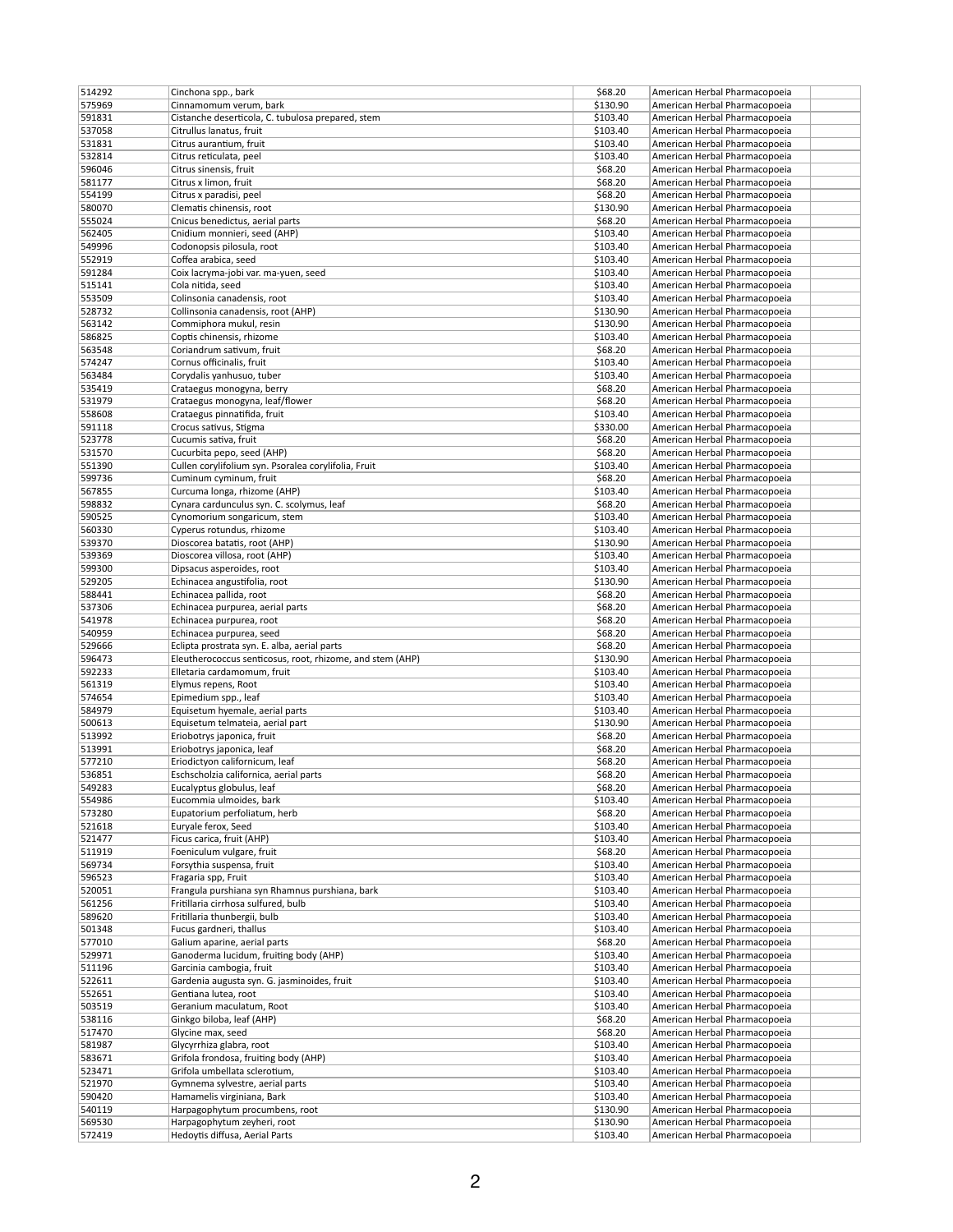| 539217           | Hibiscus sabdariffa, calyces (AHP)                                                     | \$130.90             | American Herbal Pharmacopoeia                                  |
|------------------|----------------------------------------------------------------------------------------|----------------------|----------------------------------------------------------------|
| 563442           | Hippophae rhamnoides, fruit                                                            | \$130.90             | American Herbal Pharmacopoeia                                  |
| 519222           | Hoodia currorii, stem                                                                  | \$130.90             | American Herbal Pharmacopoeia                                  |
| 598014           | Hoodia gordonii, stem                                                                  | \$130.90             | American Herbal Pharmacopoeia                                  |
| 554139           | Hoodia parviflora, stem                                                                | \$130.90             | American Herbal Pharmacopoeia                                  |
| 525049           | Hovenia dulcis, seed                                                                   | \$130.90             | American Herbal Pharmacopoeia                                  |
| 525269           | Humulus lupulus, strobile                                                              | \$103.40             | American Herbal Pharmacopoeia                                  |
| 509846           | Huperzia serrata, syn. Lycopodium serratum, Aerial Parts                               | \$103.40             | American Herbal Pharmacopoeia                                  |
| 536895           | Hydrangea arborescens, root                                                            | \$103.40             | American Herbal Pharmacopoeia                                  |
| 518081           | Hydrastis canadensis, rhizome                                                          | \$103.40             | American Herbal Pharmacopoeia                                  |
| 536729           | Hypericum perforatum, herb (AHP)                                                       | \$103.40             | American Herbal Pharmacopoeia                                  |
| 579651           | Ilex paraguariensis, leaf (AHP)                                                        | \$103.40             | American Herbal Pharmacopoeia                                  |
| 585224           | Illicium anisatum, fruit                                                               | \$103.40             | American Herbal Pharmacopoeia                                  |
| 556782           | Illicium verum, fruit (AHP)                                                            | \$103.40             | American Herbal Pharmacopoeia                                  |
| 562367           | Imperata cylindrical, rhizome                                                          | \$103.40             | American Herbal Pharmacopoeia                                  |
| 560568           | Inonotus obliquus, fruiting body                                                       | \$68.20              | American Herbal Pharmacopoeia                                  |
| 577613           | Inula helenium, root                                                                   | \$68.20              | American Herbal Pharmacopoeia                                  |
| 590768           | Inula racemosa, root                                                                   | \$130.90             | American Herbal Pharmacopoeia                                  |
| 524804           | Iris versicolor, rhizome                                                               | \$68.20              | American Herbal Pharmacopoeia                                  |
| 512755           | Juglans nigra, hull (AHP)                                                              | \$103.40             | American Herbal Pharmacopoeia                                  |
| 546061           | Lentinula edodes, fruiting body (AHP)                                                  | \$103.40             | American Herbal Pharmacopoeia                                  |
| 542474<br>589568 | Leonorus cardiaca,                                                                     | \$103.40             | American Herbal Pharmacopoeia                                  |
|                  | Leonorus japonicus,                                                                    | \$103.40             | American Herbal Pharmacopoeia<br>American Herbal Pharmacopoeia |
| 572618<br>515234 | Lepidium meyenii, tuber (AHP)<br>Levisticum officinale, root                           | \$130.90<br>\$103.40 | American Herbal Pharmacopoeia                                  |
| 595056           | Ligusticum Grayi, root                                                                 | \$130.90             | American Herbal Pharmacopoeia                                  |
| 567948           | Ligusticum porteri, root                                                               | \$130.90             | American Herbal Pharmacopoeia                                  |
| 520194           | Linum usitatissimum, seed (AHP)                                                        | \$68.20              | American Herbal Pharmacopoeia                                  |
| 547698           | Litchi chinensis, seed                                                                 | \$103.40             | American Herbal Pharmacopoeia                                  |
| 531919           | Lobelia inflata, Aerial Parts                                                          | \$103.40             | American Herbal Pharmacopoeia                                  |
| 563714           | Lomatium dissectum, root                                                               | \$103.40             | American Herbal Pharmacopoeia                                  |
| 571718           | Lonicera japonica, flower buds                                                         | \$130.40             | American Herbal Pharmacopoeia                                  |
| 552541           | Lycium barbarum, fruit (AHP)                                                           | \$103.40             | American Herbal Pharmacopoeia                                  |
| 570624           | Lycopersicum esculentum, fruit                                                         | \$68.20              | American Herbal Pharmacopoeia                                  |
| 548804           | Magnolia officinalis, bark (AHP)                                                       | \$103.40             | American Herbal Pharmacopoeia                                  |
| 518432           | Mahonia nervosa, Root                                                                  | \$103.40             | American Herbal Pharmacopoeia                                  |
| 551362           | Malus pumila, fruit (AHP)                                                              | \$68.20              | American Herbal Pharmacopoeia                                  |
| 583654           | Matricaria recutita, flower (AHP)                                                      | \$68.20              | American Herbal Pharmacopoeia                                  |
| 564883           | Medicago sativa, aerial parts                                                          | \$68.20              | American Herbal Pharmacopoeia                                  |
| 568574           | Melissa officinalis, leaf                                                              | \$68.20              | American Herbal Pharmacopoeia                                  |
| 580598           | Mitchella repens, leaf                                                                 | \$103.40             | American Herbal Pharmacopoeia                                  |
| 571761           | Morinda officinalis, root                                                              | \$130.40             | American Herbal Pharmacopoeia                                  |
| 594567           | Morus alba (sang bai pi), bark                                                         | \$103.40             | American Herbal Pharmacopoeia                                  |
| 581318           | Myristica fragrans, whole seed                                                         | \$68.20              | American Herbal Pharmacopoeia                                  |
| 571327           | Nelumbo nucifera node, rhizome                                                         | \$103.40             | American Herbal Pharmacopoeia                                  |
| 515544           | Nelumbo nucifera, seed                                                                 | \$103.40             | American Herbal Pharmacopoeia                                  |
| 540472           | Nepeta tenuifolia syn Schizonepeta tenuifolia, aerial parts                            | \$103.40             | American Herbal Pharmacopoeia                                  |
| 592461           | Nigella sativa, fruit                                                                  | \$103.40             | American Herbal Pharmacopoeia                                  |
| 542966           | Ocimum tenuiflorum syn. O. sanctum, Aerial Parts                                       | \$103.40             | American Herbal Pharmacopoeia                                  |
| 542965           | Ocimum tenuiflorum syn. O. sanctum, Leaf                                               | \$103.40             | American Herbal Pharmacopoeia                                  |
| 579568           | Olea europaea, leaf (AHP)                                                              | \$68.20              | American Herbal Pharmacopoeia                                  |
| 582760           | Ophiopogon japonicus, root                                                             | \$103.40             | American Herbal Pharmacopoeia                                  |
| 516669           | Opuntia ficus-indica, leaf                                                             | \$68.20              | American Herbal Pharmacopoeia                                  |
| 540919           | Origanum vulgare, Leaf                                                                 | \$68.20              | American Herbal Pharmacopoeia                                  |
| 518010           | Paeonia lactiflora, Root                                                               | \$130.40             | American Herbal Pharmacopoeia                                  |
| 530358           | Panax ginseng (red), root                                                              | \$103.40             | American Herbal Pharmacopoeia                                  |
| 536137           | Panax ginseng (white), root                                                            | \$103.40             | American Herbal Pharmacopoeia                                  |
| 545272           | Panax pseudoginseng, root                                                              | \$103.40             | American Herbal Pharmacopoeia                                  |
| 514442           | Panax quinquefolius, root (AHP)<br>Panicum miliaceum, millet                           | \$130.90<br>\$103.40 | American Herbal Pharmacopoeia                                  |
| 542199<br>584776 | Passiflora incarnata, aerial parts                                                     | \$103.40             | American Herbal Pharmacopoeia<br>American Herbal Pharmacopoeia |
| 500078           | Pastinaca sativa, root (AHP)                                                           | \$130.90             | American Herbal Pharmacopoeia                                  |
| 533081           | Paulinia cupana, fruit                                                                 | \$68.20              | American Herbal Pharmacopoeia                                  |
| 525829           | Pausinystalia johimbe, bark (AHP)                                                      | \$103.40             | American Herbal Pharmacopoeia                                  |
| 525595           | Pelargonium sidoides, root                                                             | \$103.40             | American Herbal Pharmacopoeia                                  |
| 586237           | Perilla frutescens, fruit                                                              | \$103.40             | American Herbal Pharmacopoeia                                  |
| 518384           | Perilla frutescens, leaf                                                               | \$103.40             | American Herbal Pharmacopoeia                                  |
| 571295           | Periploca sepium, root                                                                 | \$130.90             | American Herbal Pharmacopoeia                                  |
| 542144           | Petasites frigidus var. palmatus, Rhizome                                              | \$130.40             | American Herbal Pharmacopoeia                                  |
| 542142           | Petasites frigidus var. palmatus, Root                                                 | \$103.40             | American Herbal Pharmacopoeia                                  |
| 542143           | Petasites hybridus, Rhizome (AHP)                                                      | \$130.90             | American Herbal Pharmacopoeia                                  |
| 590353           | Petroselinum crispum, aerial parts                                                     | \$68.20              | American Herbal Pharmacopoeia                                  |
| 527008           | Petroselinum crispum, root (AHP)                                                       | \$68.20              | American Herbal Pharmacopoeia                                  |
| 597584           | Peumus boldus, leaf (AHP)                                                              | \$130.90             | American Herbal Pharmacopoeia                                  |
| 588595           |                                                                                        |                      | American Herbal Pharmacopoeia                                  |
|                  | Phellodendron amurense, bark (AHP)                                                     | \$130.90             |                                                                |
| 577535           | Phyllanthus emblica, fruit (AHP)                                                       | \$103.40             | American Herbal Pharmacopoeia                                  |
| 533813           | Phytolacca americana, root                                                             | \$68.20              | American Herbal Pharmacopoeia                                  |
| 574082           | Picrorhiza kurroa, whole root                                                          | \$103.40             | American Herbal Pharmacopoeia                                  |
| 590418           | Pimenta dioica, Fruit                                                                  | \$68.20              | American Herbal Pharmacopoeia                                  |
| 562218           | Pimpinella anisum, Fruit (seed)                                                        | \$103.40             | American Herbal Pharmacopoeia                                  |
| 599318<br>557369 | Pinellia ternata (ginger cured), rhizome<br>Pinellia ternata (licorice cured), rhizome | \$103.40<br>\$103.40 | American Herbal Pharmacopoeia<br>American Herbal Pharmacopoeia |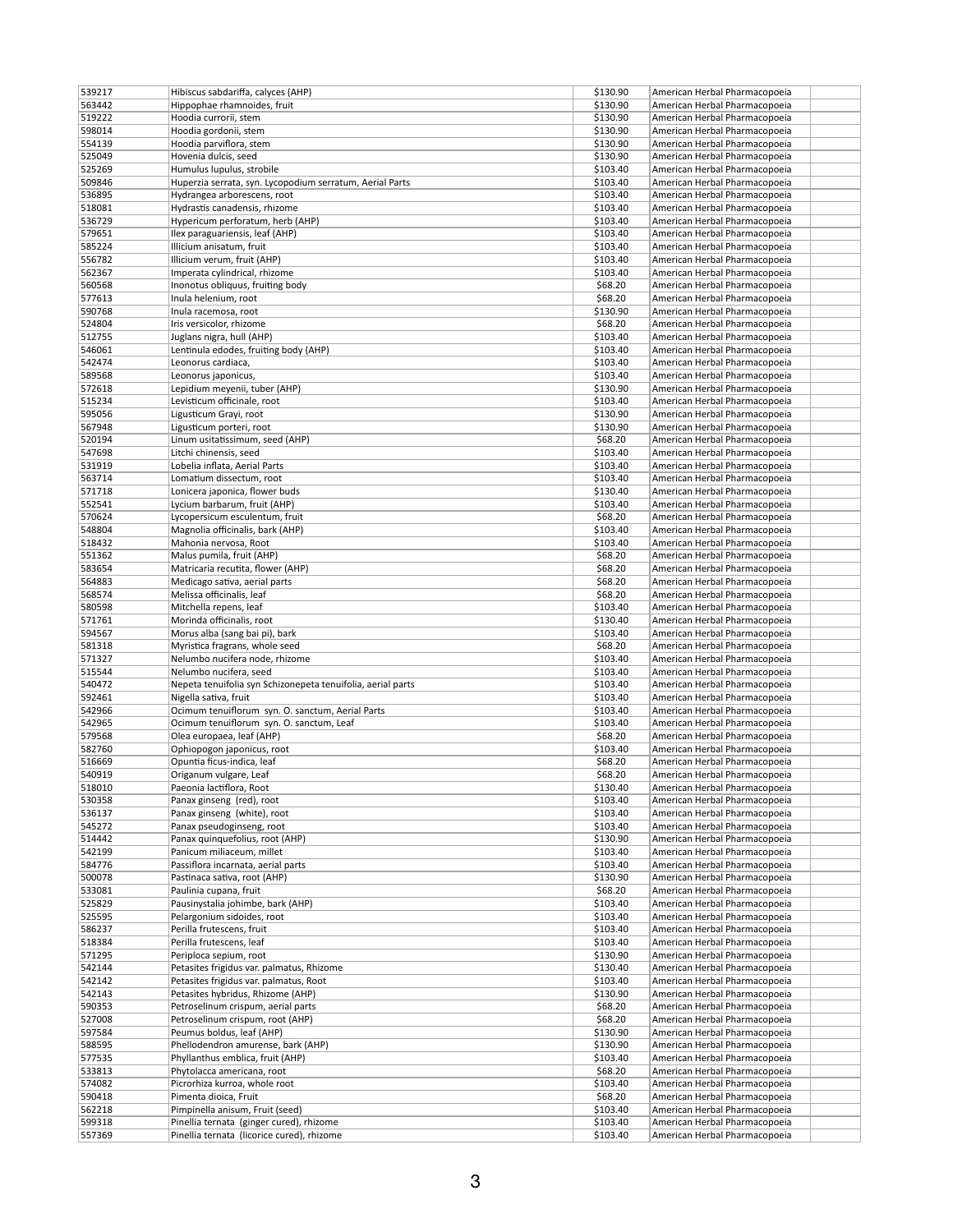| 555868           | Piper longum, fruit                                                                   | \$103.40             | American Herbal Pharmacopoeia                                  |  |
|------------------|---------------------------------------------------------------------------------------|----------------------|----------------------------------------------------------------|--|
| 544606           | Piper methysticum, root (AHP)                                                         | \$103.40             | American Herbal Pharmacopoeia                                  |  |
| 594334           | Plantago ovata husk, seed                                                             | \$68.20              | American Herbal Pharmacopoeia                                  |  |
| 502501           | Plantago ovata, seed                                                                  | \$103.40             | American Herbal Pharmacopoeia                                  |  |
| 514068           | Platycodon grandiflorum, root                                                         | \$103.40             | American Herbal Pharmacopoeia                                  |  |
| 536006           | Pleurotus ostreatus Cultivated Dried material, fruiting body                          | \$130.90             | American Herbal Pharmacopoeia                                  |  |
| 555038           | Pleurotus ostreatus Cultivated Fresh material, fruiting body                          | \$130.90             | American Herbal Pharmacopoeia                                  |  |
| 532433           | Pleurotus ostreatus Wild, fruiting body                                               | \$175.00             | American Herbal Pharmacopoeia                                  |  |
| 599812           | Polygala tenufolia, root                                                              | \$103.40             | American Herbal Pharmacopoeia                                  |  |
| 524601           | Polygonum cuspidatum, root                                                            | \$130.90             | American Herbal Pharmacopoeia                                  |  |
| 519136           | Polygonum multiflorum, stem                                                           | \$103.40             | American Herbal Pharmacopoeia                                  |  |
| 524062           | Polygonum multiflorum, tuber (prepared; (zhi he shou wu; he shou wu)                  | \$103.40             | American Herbal Pharmacopoeia                                  |  |
| 518001           | Populus tremuloides, Bark                                                             | \$130.40             | American Herbal Pharmacopoeia                                  |  |
| 543390           | Poria cocos syn Wolfiporia cocos sclerotium,                                          | \$103.40             | American Herbal Pharmacopoeia                                  |  |
| 543820           | Prunus avium, fruit                                                                   | \$103.40             | American Herbal Pharmacopoeia                                  |  |
| 597767           | Prunus serotina, bark                                                                 | \$103.40             | American Herbal Pharmacopoeia                                  |  |
| 512618           | Prunus spp., seed                                                                     | \$103.40             | American Herbal Pharmacopoeia                                  |  |
| 511244           | Pueraria lobata, root                                                                 | \$103.40             | American Herbal Pharmacopoeia                                  |  |
| 540515           | Pulsatilla pratensis, Aerial Parts (AHP)                                              | \$130.90             | American Herbal Pharmacopoeia                                  |  |
| 559844           | Punica granatum, Rind                                                                 | \$103.40             | American Herbal Pharmacopoeia                                  |  |
| 530881           | Punica granatum, seed                                                                 | \$103.40             | American Herbal Pharmacopoeia                                  |  |
| 562608<br>594640 | Pygeum africanum, bark                                                                | \$130.90<br>\$68.20  | American Herbal Pharmacopoeia                                  |  |
|                  | Raphanus sativus, root                                                                |                      | American Herbal Pharmacopoeia<br>American Herbal Pharmacopoeia |  |
| 548851<br>572718 | Raphanus sativus, seed<br>Rehmania glutinous, Root (AHP)                              | \$103.40<br>\$103.40 | American Herbal Pharmacopoeia                                  |  |
| 589516           | Rehmannia glutinosa (unprocessed), root/tuber                                         | \$103.40             | American Herbal Pharmacopoeia                                  |  |
| 551158           | Rheum spp, root/rhizome                                                               | \$103.40             | American Herbal Pharmacopoeia                                  |  |
| 561519           | Rhodiola spp, root (AHP)                                                              | \$130.90             | American Herbal Pharmacopoeia                                  |  |
| 556013           | Rhus typhina, drupe/fruit with seed                                                   | \$103.40             | American Herbal Pharmacopoeia                                  |  |
| 596485           | Rosa canina aggregate, Rosehips (AHP)                                                 | \$103.40             | American Herbal Pharmacopoeia                                  |  |
| 596484           | Rosa spp., hips (AHP)                                                                 | \$130.90             | American Herbal Pharmacopoeia                                  |  |
| 535798           | Rosmarinus officinalis, leaf                                                          | \$68.20              | American Herbal Pharmacopoeia                                  |  |
| 552199           | Rubia cordifolia, root                                                                | \$103.40             | American Herbal Pharmacopoeia                                  |  |
| 562618           | Rubus chingii, Fruit                                                                  | \$103.40             | American Herbal Pharmacopoeia                                  |  |
| 587584           | Rubus fruticosus aggregate, fruit (AHP)                                               | \$130.90             | American Herbal Pharmacopoeia                                  |  |
| 587586           | Rubus fruticosus aggregate, leaf (AHP)                                                | \$130.90             | American Herbal Pharmacopoeia                                  |  |
| 573238           | Rubus idaeus, fruit                                                                   | \$68.20              | American Herbal Pharmacopoeia                                  |  |
| 581157           | Rumex acetosella, aerial parts                                                        | \$68.20              | American Herbal Pharmacopoeia                                  |  |
| 544009           | Ruta graveolens L., aerial part                                                       | \$68.20              | American Herbal Pharmacopoeia                                  |  |
| 594282           | Salvia miltiorrhiza, root                                                             | \$68.20              | American Herbal Pharmacopoeia                                  |  |
| 590161           | Salvia officinalis, leaf (AHP)                                                        | \$68.20              | American Herbal Pharmacopoeia                                  |  |
| 544530           | Sambucus cerulea, flower                                                              | \$103.40             | American Herbal Pharmacopoeia                                  |  |
| 594557           | Sambucus cerulea, fruit                                                               | \$103.40             | American Herbal Pharmacopoeia                                  |  |
| 526531           | Sambucus nigra, flower                                                                | \$103.40             | American Herbal Pharmacopoeia                                  |  |
| 574801           | Sambucus nigra, fruit (AHP)                                                           | \$103.40             | American Herbal Pharmacopoeia                                  |  |
| 534058           | Sassafras albidum, bark                                                               | \$68.20              | American Herbal Pharmacopoeia                                  |  |
| 590854           | Saussurea costus syn Aucklandia lappa, root                                           | \$103.40             | American Herbal Pharmacopoeia                                  |  |
| 599177           | Schisandra chinensis, fruit                                                           | \$103.40             | American Herbal Pharmacopoeia                                  |  |
| 566260           | Schisandra sphenanthera, fruit                                                        | \$103.40             | American Herbal Pharmacopoeia                                  |  |
| 563474           | Scutellaria baicalensis, root                                                         | \$103.40             | American Herbal Pharmacopoeia                                  |  |
| 547245           | Scutellaria barbata, aerial parts                                                     | \$103.40             | American Herbal Pharmacopoeia                                  |  |
| 533097           | Scutellaria lateriflora, herb (AHP)                                                   | \$103.40             | American Herbal Pharmacopoeia                                  |  |
| 531819           | Senecio vulgaris, Aerial Parts                                                        | \$68.20              | American Herbal Pharmacopoeia                                  |  |
| 551184           | Senna alexandrina, leaf (AHP)                                                         | \$103.40             | American Herbal Pharmacopoeia                                  |  |
| 599600           | Serenoa repens, fruit (AHP)                                                           | \$68.20              | American Herbal Pharmacopoeia                                  |  |
| 585032           | Sesamum indicum, seed                                                                 | \$103.40             | American Herbal Pharmacopoeia                                  |  |
| 597849<br>528659 | Silybum marianum, seed (AHP)<br>Sinapis alba syn. Brassica alba, Brassica hirta, seed | \$68.20<br>\$68.20   | American Herbal Pharmacopoeia<br>American Herbal Pharmacopoeia |  |
| 547426           | Smilax glabra, rhizome                                                                | \$103.40             | American Herbal Pharmacopoeia                                  |  |
| 510159           | Solidago canadensis, Aerial Parts                                                     | \$103.40             | American Herbal Pharmacopoeia                                  |  |
| 518459           | Solidago vigaureae, herb                                                              | \$103.40             | American Herbal Pharmacopoeia                                  |  |
| 529997           | Sophora japonica, flower buds                                                         | \$103.40             | American Herbal Pharmacopoeia                                  |  |
| 529872           | Sophora japonica, fruit                                                               | \$103.40             | American Herbal Pharmacopoeia                                  |  |
| 572763           | Spilanthes oleracea, aerial parts                                                     | \$68.20              | American Herbal Pharmacopoeia                                  |  |
| 519262           | Spinacia oleracea, leaf                                                               | \$68.20              | American Herbal Pharmacopoeia                                  |  |
| 517647           | Stellaria media, aerial parts                                                         | \$68.20              | American Herbal Pharmacopoeia                                  |  |
| 596775           | Stephania tetrandra, root                                                             | \$130.90             | American Herbal Pharmacopoeia                                  |  |
| 557916           | Sterculia lychnophora, seed                                                           | \$103.40             | American Herbal Pharmacopoeia                                  |  |
| 530182           | Stevia rebaudiana, aerial parts                                                       | \$103.40             | American Herbal Pharmacopoeia                                  |  |
| 512318           | Symphytum officinale, root                                                            | \$103.40             | American Herbal Pharmacopoeia                                  |  |
| 591053           | Syzygium aromaticum, fruit bud                                                        | \$103.40             | American Herbal Pharmacopoeia                                  |  |
| 511737           | Tagetes erecta, flower                                                                | \$68.20              | American Herbal Pharmacopoeia                                  |  |
| 564425           | Tanacetum parthenium, herb                                                            | \$68.20              | American Herbal Pharmacopoeia                                  |  |
| 507218           | Taraxacum officinale, Aerial Parts                                                    | \$68.20              | American Herbal Pharmacopoeia                                  |  |
| 532580           | Taraxacum officinale, leaf                                                            | \$68.20              | American Herbal Pharmacopoeia                                  |  |
| 525991           | Taraxacum officinale, root (AHP)                                                      | \$68.20              | American Herbal Pharmacopoeia                                  |  |
| 522768           | Taxus brevifolia, aerial parts                                                        | \$130.90             | American Herbal Pharmacopoeia                                  |  |
| 513741           | Terminalia arjuna, bark                                                               | \$130.90             | American Herbal Pharmacopoeia                                  |  |
| 513145           | Terminalia belerica, fruit (seedless)                                                 | \$103.40             | American Herbal Pharmacopoeia                                  |  |
| 522562           | Terminalia chebula, fruit (seedless)                                                  | \$103.40             | American Herbal Pharmacopoeia                                  |  |
| 599311           | Theobroma cacao (green), seed                                                         | \$130.90             | American Herbal Pharmacopoeia                                  |  |
| 555528           | Thymus vulgaris, leaf                                                                 | \$68.20              | American Herbal Pharmacopoeia                                  |  |